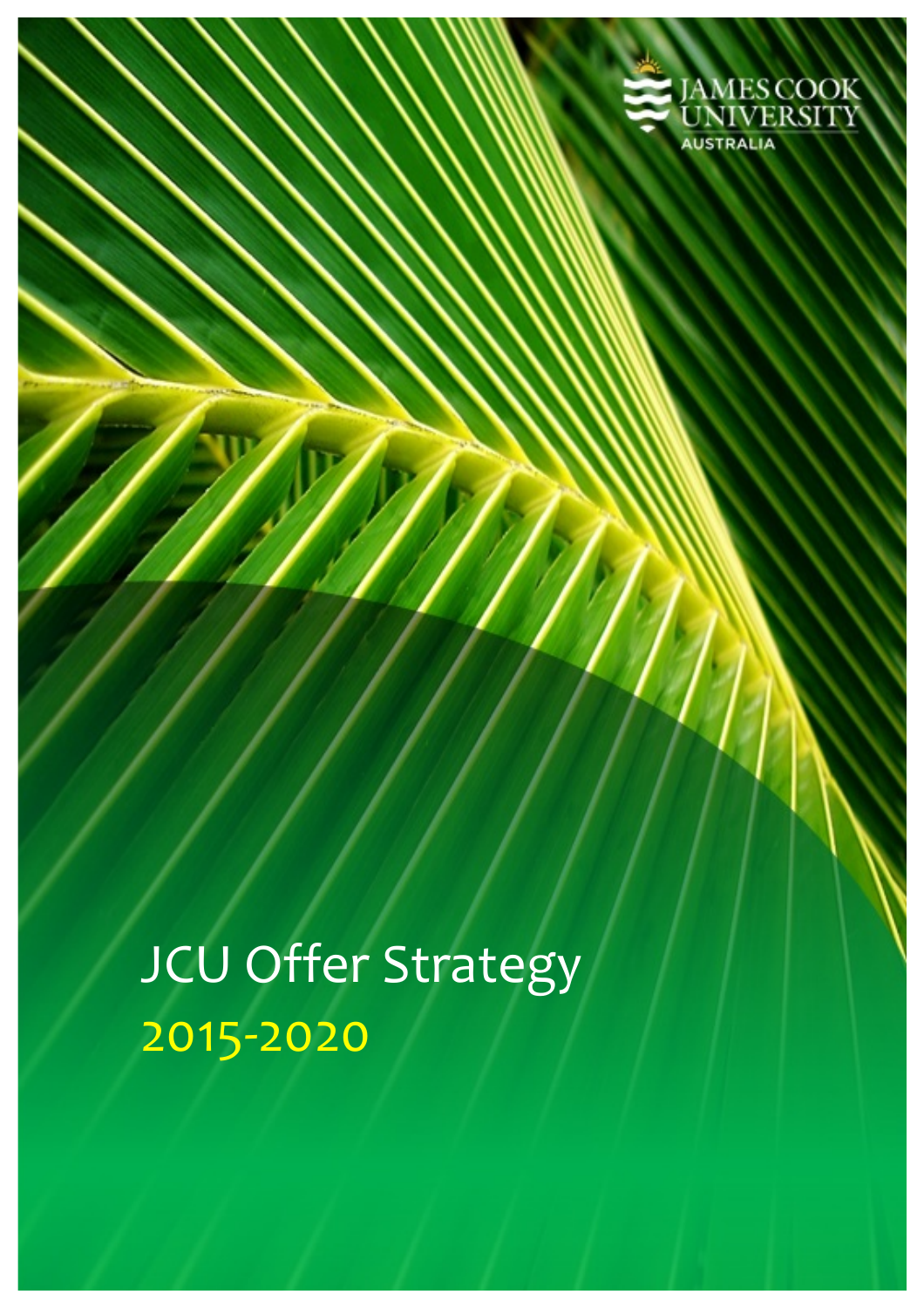# **Preamble**

In March 2013 the JCU – the Future Taskforce released a report titled Crystallising our Purpose. This document was the culmination of an extensive consultation process within the University over approximately a 12-month period and built on our refreshed Strategic Intent and University Plan.

The Report identified key attributes to underpin our core business, and collectively these defined a JCU Model that would be: focused on the tropics; research rich; student focused; connected to community; internationally engaged; and culturally informed.

The JCU model was underpinned by our obligations under the James Cook University Act 1997; the Statement of Strategic intent; the close integration of learning and teaching, research and engagement (our core business); the advantages afforded by our three tropical campus locations; and the requirement to remain sustainable in terms of our financial, social and environmental performance.

The JCU Offer Strategy in conjunction the JCU Learning and Teaching Blueprint gives effect to the JCU Model and will guide the development, architecture and delivery of our undergraduate and postgraduate programs for the next five to ten years. It is anticipated that other Blueprint documents will be developed to assist with the implementation of the Strategy.

Through the Offer Strategy JCU will provide a unique value proposition in the Australian higher education sector.

# **Key Principles**

We will intentionally design our programs to develop graduates who have the knowledge and skills to make a difference in their field of endeavor in the tropics.

We will achieve this through a range of learning and teaching practices, including placements and field experiences in tropical locations, problem based learning and case studies focused on the tropics.

We will focus our research on our strategic intent and responding to the grand challenges of the tropics and this will systematically inform learning and teaching programs.

We will invest in the design and implementation of curriculum that respects Aboriginal and Torres Strait Islander peoples and the diversity of our region.

We will conduct market research to test demand for all new programs and majors prior to development. We will systematically and rigorously review our existing programs considering alignment with strategic intent and/or grand challenges, workforce needs of our regions, student demand, research capacity and financial viability.

We will look to develop a small number of new flagship learning and teaching programs that address the grand challenges of the tropics.

Flagship programs will be headquartered at one campus (although potentially also offered via technology enhanced learning mode elsewhere), thereby helping to define distinctiveness amongst our campus locations. Flagship programs will:

- focus on a designated and defined grand challenge relevant to the tropics
- include a work integrated learning or field experience
- show-case the research-teaching nexus and therefore show tight alignment with research

We will prioritise investment in programs that explicitly engage with grand challenges and/or our strategic intent.

We will design programs to prepare students for clearly identified career outcomes to serve our region and the tropical world.

We will provide programs of study to develop the professional workforce for our region.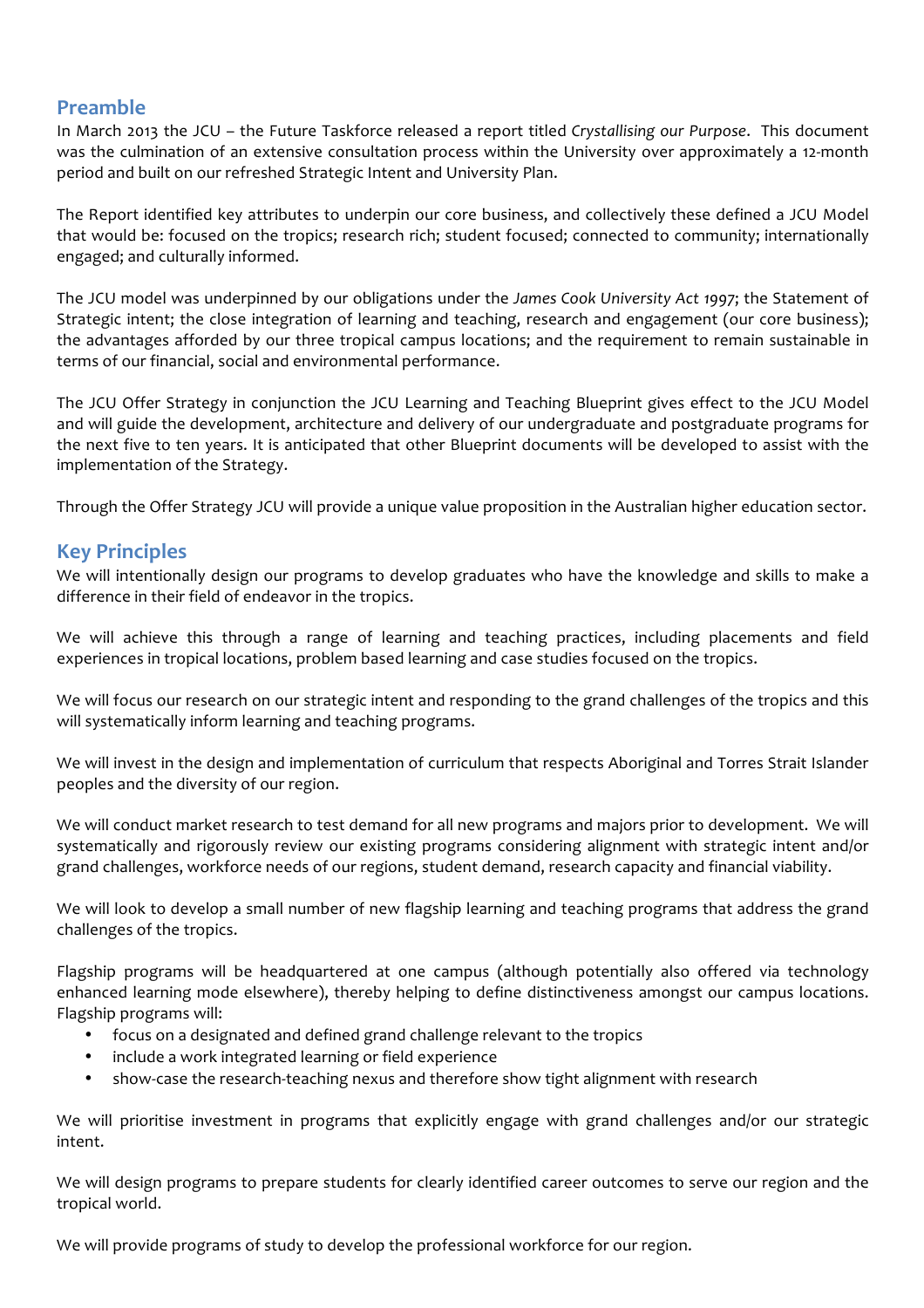We will encourage students to undertake an international experience as part of their program of study through a coordinated approach to student mobility.

We will design programs to include a defined capstone experience; where possible and relevant this will be a Work Integrated Learning program.

We will develop programs to attract and retain high achieving students. This may include AQF8 level degrees, access to active researchers and/or opportunities to be involved in a grand challenges project.

We will enhance our programs through partnerships with institutions that can add value in terms of achieving our strategic intent or within a grand challenges framework, especially but not exclusively with those in the following jurisdictions: Singapore, Papua New Guinea, Indonesia, Fiji, Hawaii and Malaysia.

We will offer experiential short courses such as field-work opportunities or master classes on a fee -for-service basis at our tropical locations in areas where we are world-class and quality can be assured.

We will promote the value of an on-campus or place based experience in all of our programs.

### **Program Architecture**

Entry requirements for all of our programs will be clear, rigorous and enforced.

We will provide clear pathway options to students who do not meet the entry requirements for their chosen program including strengthened English language, enabling and diploma programs. These programs will ensure students enter degree programs with appropriate foundational knowledge and skills.

We will prescribe or propose the core components of first year within each undergraduate degree program for students to enable them to gain the foundational knowledge and skills required for their chosen degree or major. This will also streamline enrolment procedures and enhance student cohort identification, particularly in generalist degree programs.

A major will be defined as an integrated and cohesive sequence of subjects in an undergraduate degree program that introduces students to a discipline and its key themes, theories, concepts and boundaries.

A major will comprise 8 subjects (24 credit points), with at least 3 subjects taken each at level 2 and level 3. (*Professionally accredited disciplines will not be bound by this structure).*

A specialisation will be defined as an integrated and cohesive sequence of subjects in a postgraduate coursework program that either builds on existing knowledge or introduces students to a discipline.

The number of subjects to comprise a specialization will be determined through consultation with academic divisions but will be between  $4 - 8$  subjects (12 – 24 credit points) depending on the duration of the program.

A formal definition of a minor will be introduced in undergraduate degree programs.

A minor will comprise 4 subjects (12 credit points), with at least 3 subjects completed at either level 2 or 3. It may comprise of subjects from across disciplines, colleges and divisions. (*Professionally accredited disciplines will not* be bound by this structure).

We will develop minors and subjects, based on topics relating to the grand challenges. These will be interdisciplinary and open to students in all undergraduate degree programs that have elective options.

Students will be encouraged where possible to take subjects outside of their primary discipline focus to broaden their educational experience.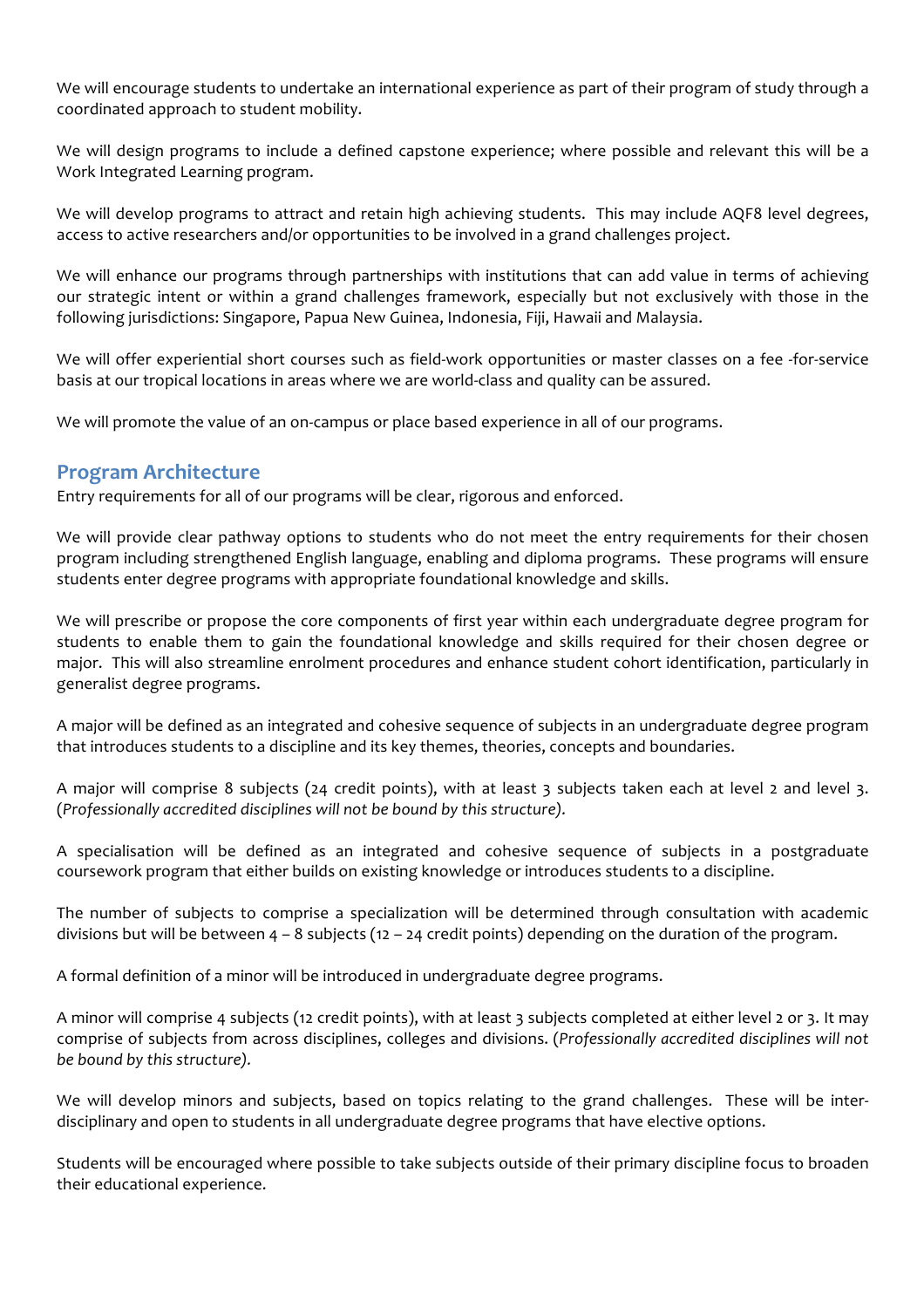Each grand challenge minor will include a subject that focuses on developing innovative solutions to issues identified by the community or business partners. This will be a core pillar of our community engagement activities.

We will map the research/teaching nexus during the course design phase to enable all JCU coursework students (both undergraduate and postgraduate) to develop research literacy. This may involve exposing students to current research being undertaken at JCU, advanced subjects in enabling disciplines and/or involvement in research projects underway.

We will consider developing 4-year AQF8 level programs in Science, Arts and/or Business. If developed these programs would be based on the 3-year standard degrees, but include a grand challenge minor. In the fourth year students would have the option of a structured 'project' track where they create an enterprise or project to tackle a grand challenge, or a 'research' track more like a traditional honours year.

### **Program Delivery**

We will take a systematic coordinated approach to the potential development of open access online programs, (i.e. MOOCs) in areas where we are considered world leaders or have a unique offering and such a product will enhance our reputation or market position.

We will carefully select programs to offer in external mode, but will promote the value of an on-campus or place based experience in our programs.

We will support and promote technology-enhanced learning initiatives.

We will seek to align study periods across our campuses and locations to achieve efficiencies and enable student mobility. 

We will adopt a whole-of-institution approach to the development and delivery of foundational disciplinary knowledge including (but not limited to) mathematics, statistics, biology, chemistry, research methodologies, communication and digital literacy. The intent is to consolidate delivery and reduce duplication across Colleges while ensuring that the content is customised to the program into which it is being delivered to ensure student engagement and maximum educational benefit.

We will rationalise our teaching effort through the consolidation and rationalisation of subjects. From 2016 all undergraduate subjects will have at least 20 students enrolled within each offering or meet one of the following criteria in order to be delivered face-to-face on campus:

- 1. An identified foundation discipline
- 2. Facilitating work integrated learning
- 3. Facilitating student mobility
- 4. Core subject in a program in teach out mode
- 5. Core subject in a program identified as being of strategic importance to the University
- 6. An Honours subject

Subjects that are core to a major, degree program or required for course accreditation purposes will be given a special dispensation for one year if numbers are below the minimum enrolment number. Where a subject in the afore mentioned categories is not achieving these enrolment numbers over a two year period, the College will be asked to show cause as to why the major or degree program should continue to be offered.

We will look to achieve a reduction in the number of subjects on offer for 2015 in accordance with the current minimum enrolments policy.